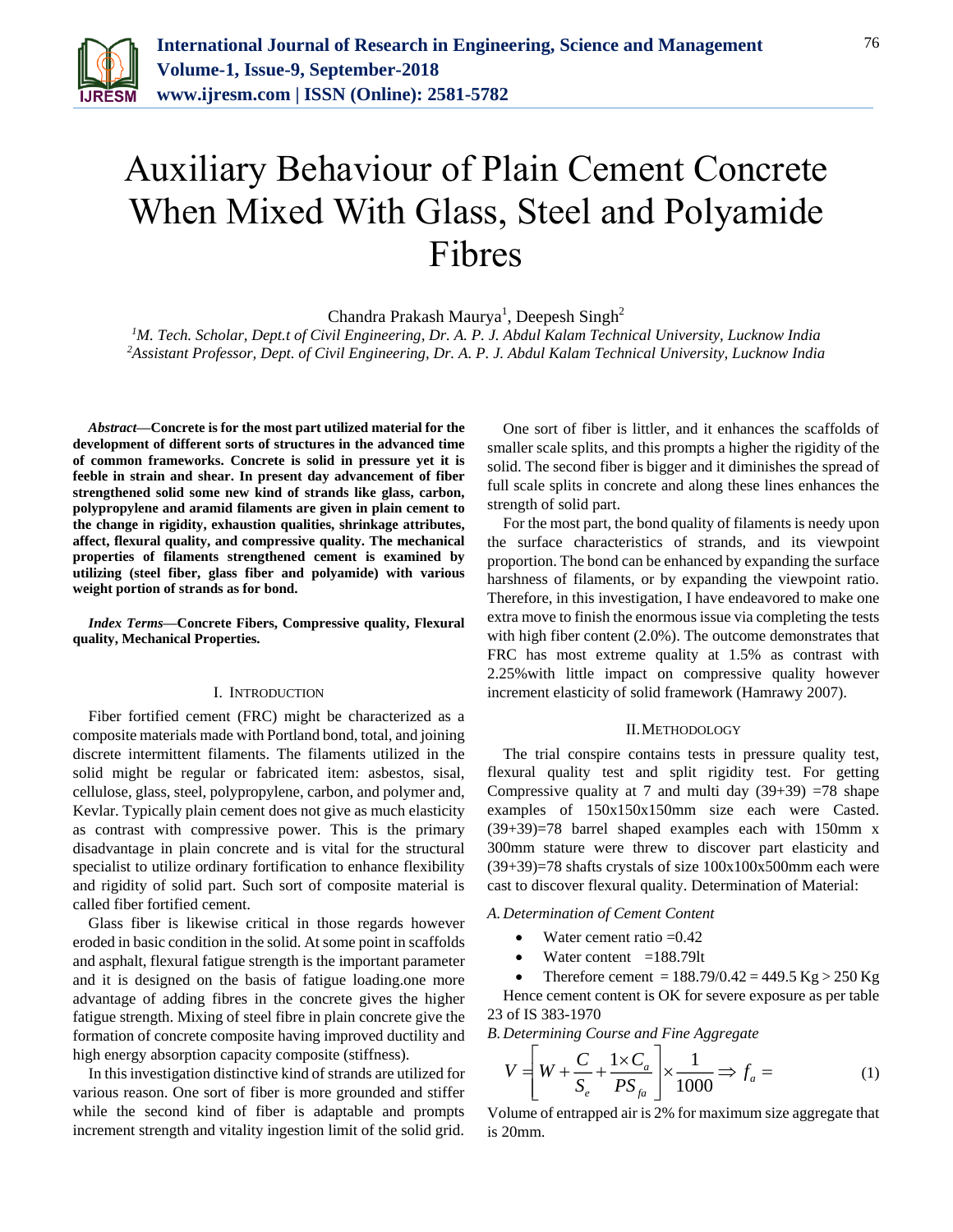

Now using equation of SP 23  $0.98=[188.79+449.5/3.15+1/0.315\times f_a/2.60]\times 1/1000$  $f_a = (0.98 \times 1000 - 188.79 - 449.5/3.15) \times 0.315 \times 2.60$  $f_a = 541.13$  kg/m<sup>3</sup> Similarly for coarse aggregates:

$$
V = \left[ W + \frac{C}{S_e} + \frac{1 \times C_a}{1 - PS_{ca}} \right] \times \frac{1}{1000} \Rightarrow C_a = \tag{2}
$$

 $0.98 = [188.79 + 449.5/3.15 + 1/(1 - 0.315) \times c_a/2.60] \times 1/1000$  $c_a = (0.98 \times 1000 - 188.79 - 449.5/3.15) \times 0.685 \times 2.60$  $c_a = 1194 \text{ kg/m}^3$ 

*C.Details of Experiment Performed*



Fig. 1. Detail of cubes, beams and cylinders



Fig. 1. Testing details of cubes, beams and cylinders

## *D.Specimen Prepared for Experiment*

Concrete cube of size 150mm\*150mm\*150mm were casted for determining the compressive strength of concrete. Cylindrical concrete specimen having dimension 150mm diameter and 300mm height were casted to determine the split tensile strength of concrete. Beam specimens of size 100mm\*100mm\*500mm were casted to find the modulus of rupture.

## *E. Mechanical Properties Testing*

#### *1) Compressive strength test*

The compressive quality of cement is an indispensable parameter like pressure, flexure and so forth. The impact of polypropylene fiber, glass fiber and steel fiber on the compressive quality of cement has been talked about in numerous written works and watched that these filaments either abatements or expands the compressive quality of cement, however in general impact is irrelevant as a rule. Compressive quality trial of cement is estimated on 150 mm\*150mm\*150mm 3D squares of standard size. As appeared in Figure 3.10, a compressive testing machine (CTM) with limit of 3000 KN at stacking rate 5.25 KN every second is utilized. The normal compressive quality of three blocks is taken for each test, and the test were led at age of 7 days and 28 days.



Fig. 3. Split tensile strength test

This document is a template for Microsoft *Word* versions 6.0 or later.

Compressive strength was then calculated by the equation,

$$
f_{cu} = \frac{P}{A} \tag{3}
$$

Where, *fcu=*=compressive strength,

P =maximum crushing load resisted of cube before failure, A=cross-sectional area of cube

#### *2) Split tensile strength test*

The split tensile strength of cylindrical concrete specimens of size 150mm\*300mm is also determine in compressive testing machine.

As shown in Figure 3.11, a compressive testing machine (CTM) with capacity of 3000 KN at loading rate 5.25 KN per second is used.

Three identical specimens of concrete were casted in all the mixtures and for the entire test the average results of three specimens are taken.

The prepared cylindrical specimens were instrumented and a failure load (P) was noted.The split tensile strength of the cylindrical specimen was calculated using equation:

$$
F_{ct} = \frac{2p}{\pi L d} \tag{4}
$$

Where,  $f_{ct}$ ==split tensile strength of specimen, P =maximum crushing load resisted cylindrical specimen before failure, L=height of specimen, D=diameter of cylindrical specimen

### *3) Flexural strength*



Fig. 4. Flexural strength

According to code, IS: 9399-1979, flexural strength of 100mm\*100mm\*500mm prisms are tested in flexural testing machine. The specimen is tested at the age of 7 days and 28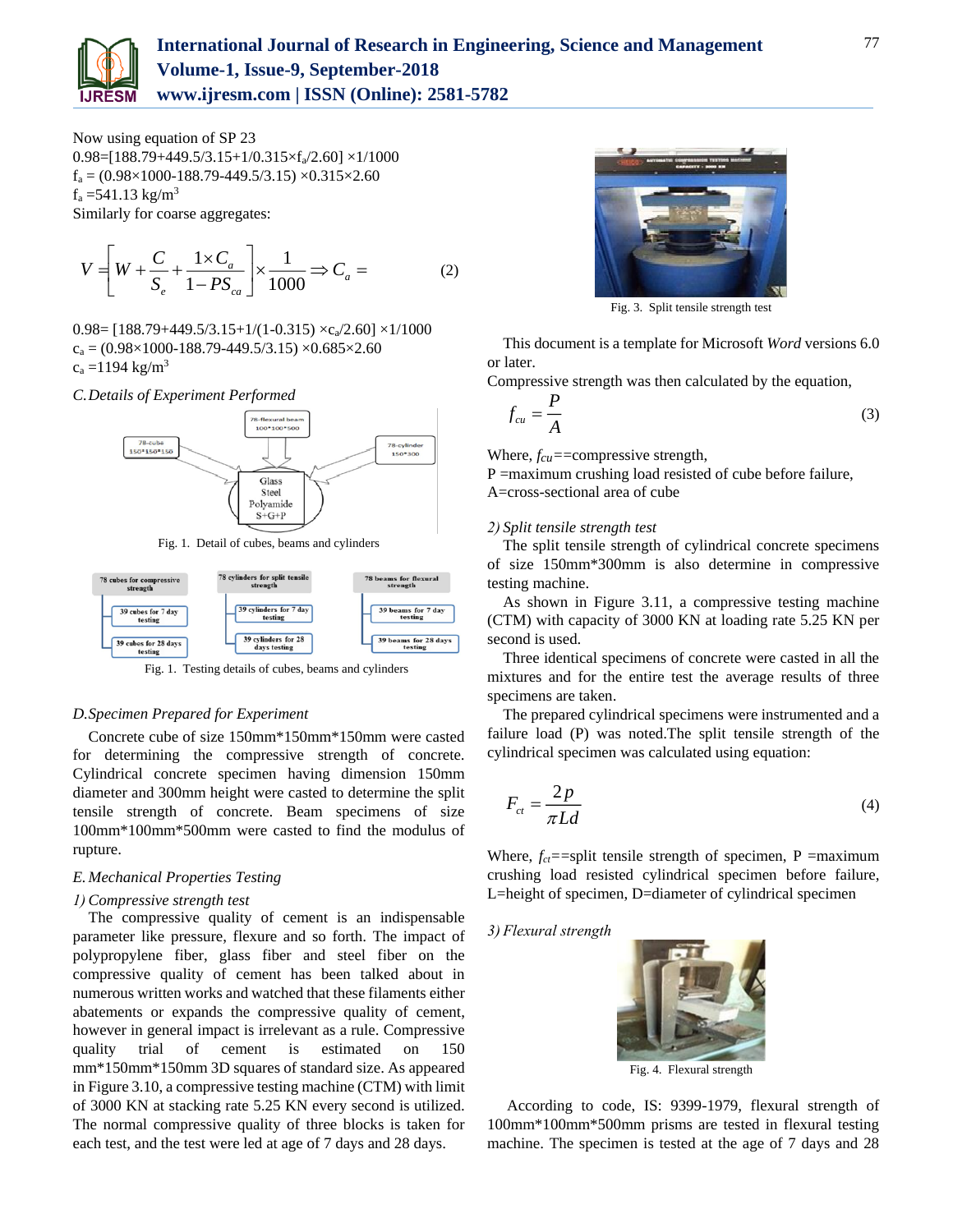

days and the average of three specimens are taken as the flexure strength of concrete. Three identical specimens of concrete were casted in all the mixtures and for the entire test. As shown in Figure, the flexural prisms were simply supported over the span of 600mm. the split tensile strength of the cylindrical specimen were calculated using equation:

$$
f_{cf} = \frac{p_l}{bd^2} \tag{5}
$$

Where  $f_{cf}$  flexural strength of concrete specimen, p=failure load at which beam specimen is failed, l=length of beam specimen, b=width of beam specimen, d=depth of beam specimen.



Specimen corresponding to fibre reinforced concrete and conventional concrete mixes were subjected to various type of tests to determine the effect of fibres on concrete for various mechanical properties of concrete like split tensile strength, compressive strength, and flexural strength. The testing results after 7 days and 28 days of all the specimen were shown in tabular form. On the basis of experimental value obtained, the graphical results were also shown that shows the comparison between the glass, steel and polyamide fibres.

The increase or decrease in the properties of concrete is also determined when fibres are mixed into concrete with respect to plain concrete by using the equation as final value-initial value\*100





Fig. 9. 28- Day compressive strength of fibres: Percentage of fibres

## IV. CONCLUSION

- Fibers give a more secure workplace.
- Flexural strength of concrete is largely affected by adding fibers in concrete almost increase up to 160%.
- It should be seen that the compressive strength of steel, glass, and polyamide fiber is almost same.
- Higher percentages of fibres from 1.5 percentages affect the workability of concrete, and decrease the strength of concrete matrix.
- 1.50% Dual fibre volume can be taken as the optimum dosage.
- By using these fiber, maximum strength should be obtained at 1.5 % of fibers.
- Tensile, and flexural behavior of concrete should be different for different type of fibres.
- The maximum size of course aggregate in concrete should not be more than 10mm to 20mmfor better result.
- The concrete mix design should not be affected by the addition of fibers.